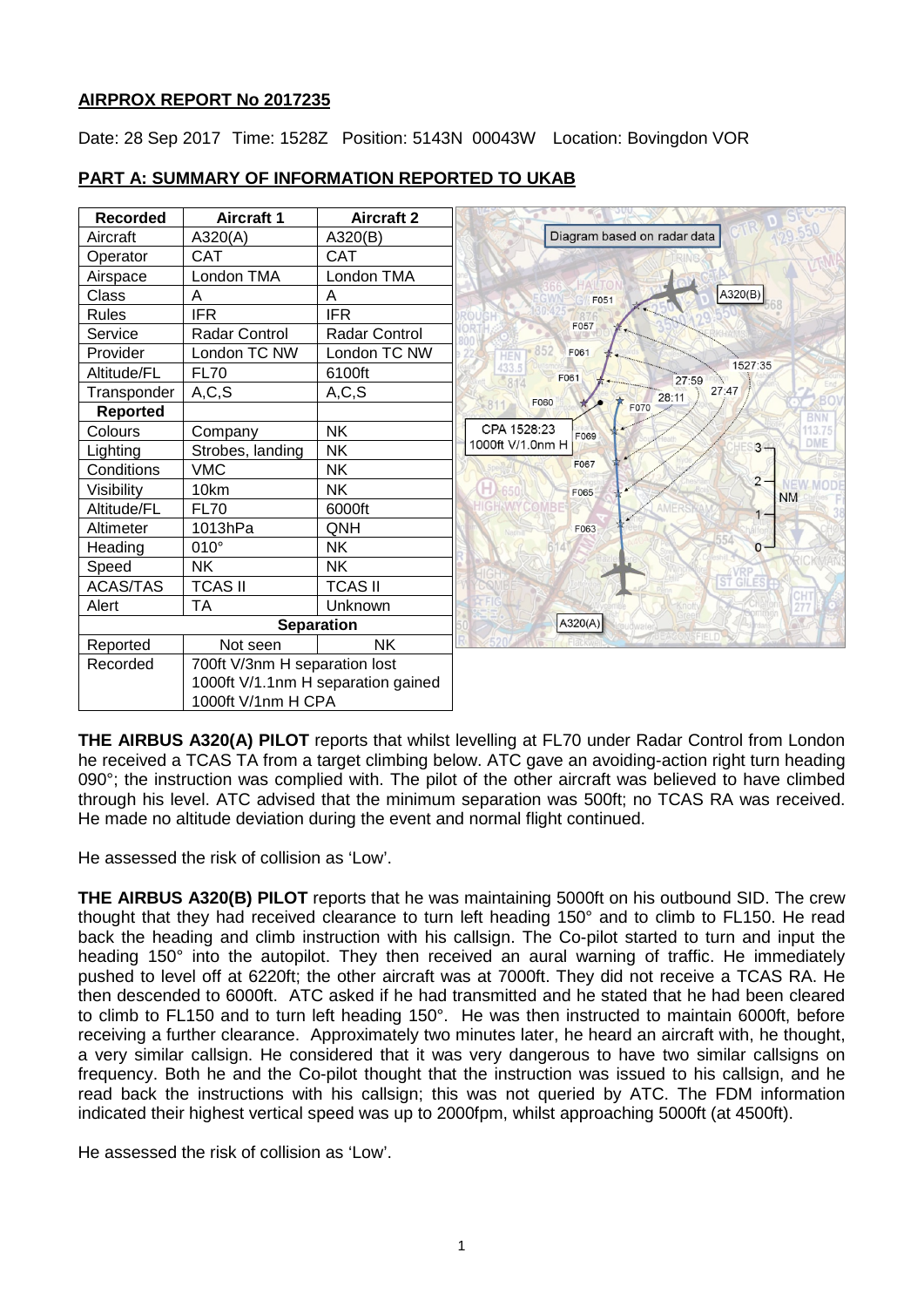**THE TC NW CONTROLLER** reports that A320(B) was outbound at 5000ft, opposite direction to A320(A), which was climbing through 6000ft to FL70. The pilot of a same company callsign as A320(B) was inbound to the London TMA to land and checked in on frequency, descending to FL150, heading 155° [in fact 150°]. The pilot of A320(B) mistakenly took this as clearance for him to climb to FL150. The pilot's read-back was blocked by his reply to the other aircraft, but he just caught the end of his callsign. He asked him to repeat what he had said. On the second attempt the pilot replied "Climbing FL150, heading 155." His data block was garbling under the Bovingdon (BNN) hold so he asked the pilot to repeat, and then noticed his selected level was FL150 and that he had begun to climb. He instructed him to stop climb at 6000ft. He was now approximately 4nm from A320(A), which had vacated 6000ft. Instead of just reading back the instruction, the A320(B) pilot began explaining that he believed he had been climbed to FL150. By this point a loss of separation was inevitable so he waited for A320(B) pilot to stop transmitting then gave avoiding action, first to the A320(A) pilot to turn right 090°, then to the A320(B) pilot to turn right heading 270°.

### **Factual Background**

The weather at Heathrow was recorded as follows:

EGLL 281520Z AUTO 23007KT 170V300 9999 FEW036 19/11 Q1019 NOSIG=

#### **Analysis and Investigation**

## **CAA ATSI**

ATSI had access to reports from the pilots of both aircraft and the controller involved. The area radar and radio recordings were reviewed for the period of the incident. Screenshots produced in this report are provided using recordings of the Swanwick MRT Radar. All times UTC. A320(A) was an IFR departure and was in receipt of a Radar Control Service from London TC North West Sector. A320(B) was also an IFR departure and was in receipt of a Radar Control Service from the same sector.

At 1524:40, the A320(A) pilot was airborne and called the London TC North West Controller, advising that they were passing 3200ft climbing to altitude 6000ft.

At 1525:20, the A320(B) pilot was airborne and called London TC North West Controller, advising that they were passing 3800ft. The controller responded with an instruction to maintain 5000ft and the pilot read back *"maintain five thousand".*

At 1526:40, the controller instructed the A320(A) pilot to climb to FL70 and the pilot provided an accurate readback (Figure 1).

At 1527:00, the pilot of a third aircraft, an A319 routing into Luton, made his initial call to the London TC North West Controller: *"London hello [C/S] descending FL150, heading 150 degrees".* [Note: The callsign of this third aircraft contained the same trigraph, different numbers and a similar suffix to A320(B). This third aircraft does not appear in any of the screenshots as it did not contribute to the incident, other than the callsign confusion].



Figure 1 - 1526:40.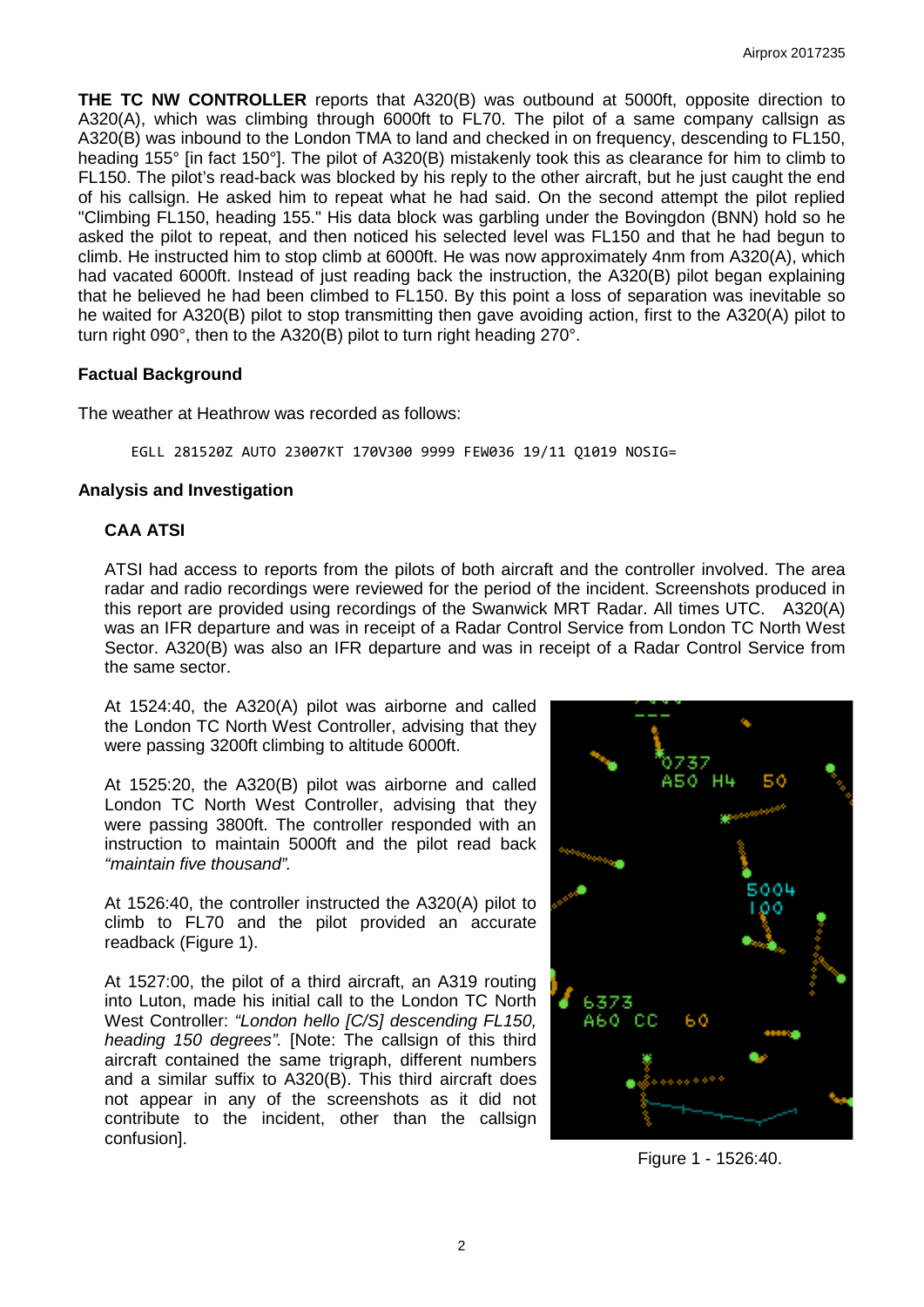The controller responded to the A319 pilot with: *"[C/S] good afternoon, descend Flight Level one one zero".* Before the A319 pilot could respond to this instruction there was an unintelligible clipped transmission ending with one of the numbers and the suffix from the callsign of A320(B). This was followed immediately by the response from the A319 pilot: *"descend Flight Level one one zero, [C/S]".*

The controller then asked the A320(B) pilot to say again but did not receive a response. The controller tried again: *"[C/S] did you say something?"* The pilot responded: *"yes we have been cleared to turn on heading one five zero and climb level to one five zero".* 

At 1527:45, the controller responded with a request for the pilot to say again and then immediately issued an instruction to the pilot: *"[C/S] maintain altitude six thousand feet stop your climb at six thousand feet."* The A320(B) pilot responded: *"actually we received a clearance to (unintelligible) five zero climbing five thousand feet now we are maintaining five thousand feet".* Simultaneously the controller was heard saying: *"stop your (unintelligible)".*

Figure 2 displays A320(B) at altitude 5600ft at the time of these transmissions.



Figure 2 – 1527:45. Figure 3 – 1528:25.

At 1528:00, the controller issued an avoiding action right turn heading 090° to the A320(A) pilot, and there was a slight delay where the transmitter was ascertained as being open but there was no modulation (voice); this was followed by the A320(A) pilot providing an accurate readback. This was immediately followed by an avoiding action instruction to the A320(B) pilot to turn right heading 270° and the pilot provided an accurate readback.

At 1528:20, the A320(B) pilot advised the controller: *"and maintaining six thousand heading two seven zero".*

At 1528:25 (Figure 3), CPA occurred. The aircraft are displayed as being laterally separated by 1.0nm with vertical separation of 1100ft. The display shows A320(A) at FL70 on the standard pressure setting of 1013hPa and A320(B) at altitude 6100ft on QNH 1019hPa.

The pilot of A320(B) took the initial contact call of the third aircraft to the controller as an instruction for them, and commenced a climb to FL150. Despite having several other aircraft on frequency at the time, the controller remained alert and proactive in challenging the pilot of A320(B) when he heard part of their callsign, at the end of the readback of what the pilot believed to be an instruction to climb to FL150.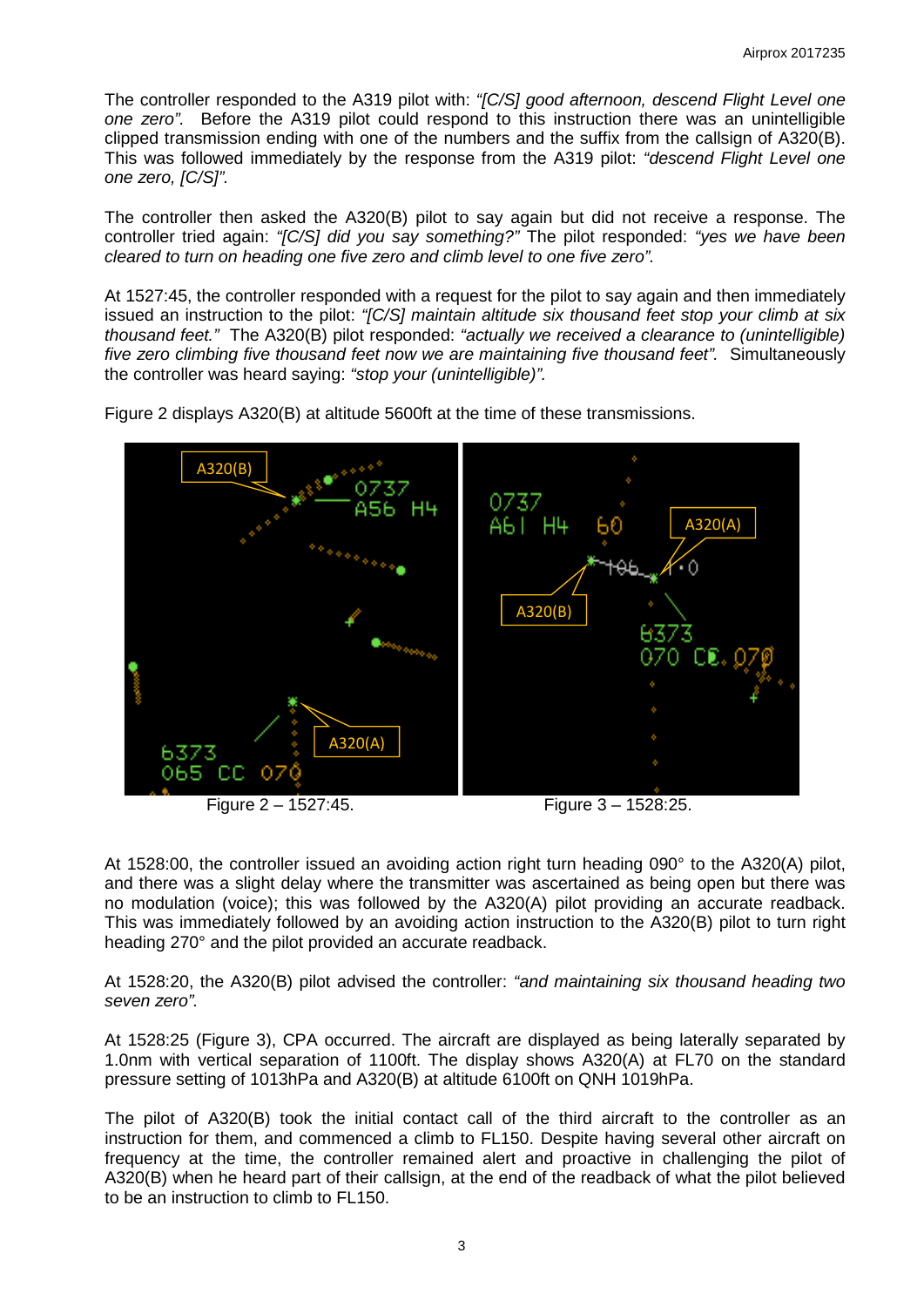The timely and effective actions taken by the controller to resolve the conflict averted what could have been a much more serious incident. The controller not only effectively discharged their responsibilities under a Radar Control Service but should be commended for their alertness and defensive controlling techniques.

### **UKAB Secretariat**

Notwithstanding that, in Class A airspace, ATC were required to separate the aircraft the A320(A) and A320(B) pilots shared an equal responsibility for collision avoidance and not to operate in such proximity to other aircraft as to create a collision hazard<sup>[1](#page-3-0)</sup>. If the incident geometry is considered as head-on or nearly so then both pilots were required to turn to the right<sup>[2](#page-3-1)</sup>. ATC issued avoiding action right turns to both pilots.

#### **Comments**

#### **A320(B) Operating Company**

Good awareness, no further action required.

#### **Summary**

An Airprox was reported when A320(A) and A320(B) flew into proximity at 1528hrs on Thursday 28<sup>th</sup> September 2017. Both pilots were operating under IFR in receipt of a Radar Control Service from the TC NW Sector.

## **PART B: SUMMARY OF THE BOARD'S DISCUSSIONS**

Information available included reports from both pilots, the controllers concerned, area radar and RTF recordings and reports from the appropriate ATC and operating authorities.

The Board noted that both aircraft were under the control of the same TC Sector NW controller and were outbound from different London airports; A320(A) was initially climbing to 6000ft and A320(B) to 5000ft. The controller then cleared the A320(A) pilot to climb to FL70 and, after the pilot read back the clearance, another pilot called reporting descending to FL150 heading 150°. The controller responded clearing the pilot to descend to FL110 but before this pilot could respond there was an unintelligible clipped transmission ending with one of the numbers and the suffix from the callsign of A320(B). Although with little information, the controller made out that the unintelligible transmission was probably from the A320(B) pilot and asked him if he had transmitted, a question he had to repeat as there had been no reply from the first enquiry. The pilot then responded saying that he had been cleared on heading 150° to climb to FL150. The controller instructed him to stop his climb at 6000ft. There was another comment from the A320(B) pilot about his asserted climb clearance and adding that he was now at 5000ft (although the radar recording shows that the aircraft was actually at 5600ft at the time). The Board noted the A320(B) pilot's somewhat verbose and unnecessary responses to the controller's calls, and considered that these had delayed the controller's subsequent endeavours to maintain separation. In the busy airspace of the London sectors, the Board cautioned that pilots should keep calls to only that necessary, and the minimum required, rather than engage in protracted explanations of what they thought had happened or they had been previously told. Members agreed that the protracted calls from the A320(B) pilot had been a contributory factor to the Airprox.

It was apparent to the Board that the A320(B) pilot had believed that the call made by the pilot descending to FL150 had been an instruction for him to climb to that level. They also noted that he had reported that the callsigns of the two flights were very similar. The Board discussed this at length and noted that although the company callsign was indeed the same, there appeared to be sufficient difference in the numbers with only one of the callsigns' suffix letters being the same. Airline pilot

l

<span id="page-3-0"></span><sup>1</sup> SERA.3205 Proximity.

<span id="page-3-1"></span><sup>2</sup> SERA.3210 Right-of-way (c)(1) Approaching head-on.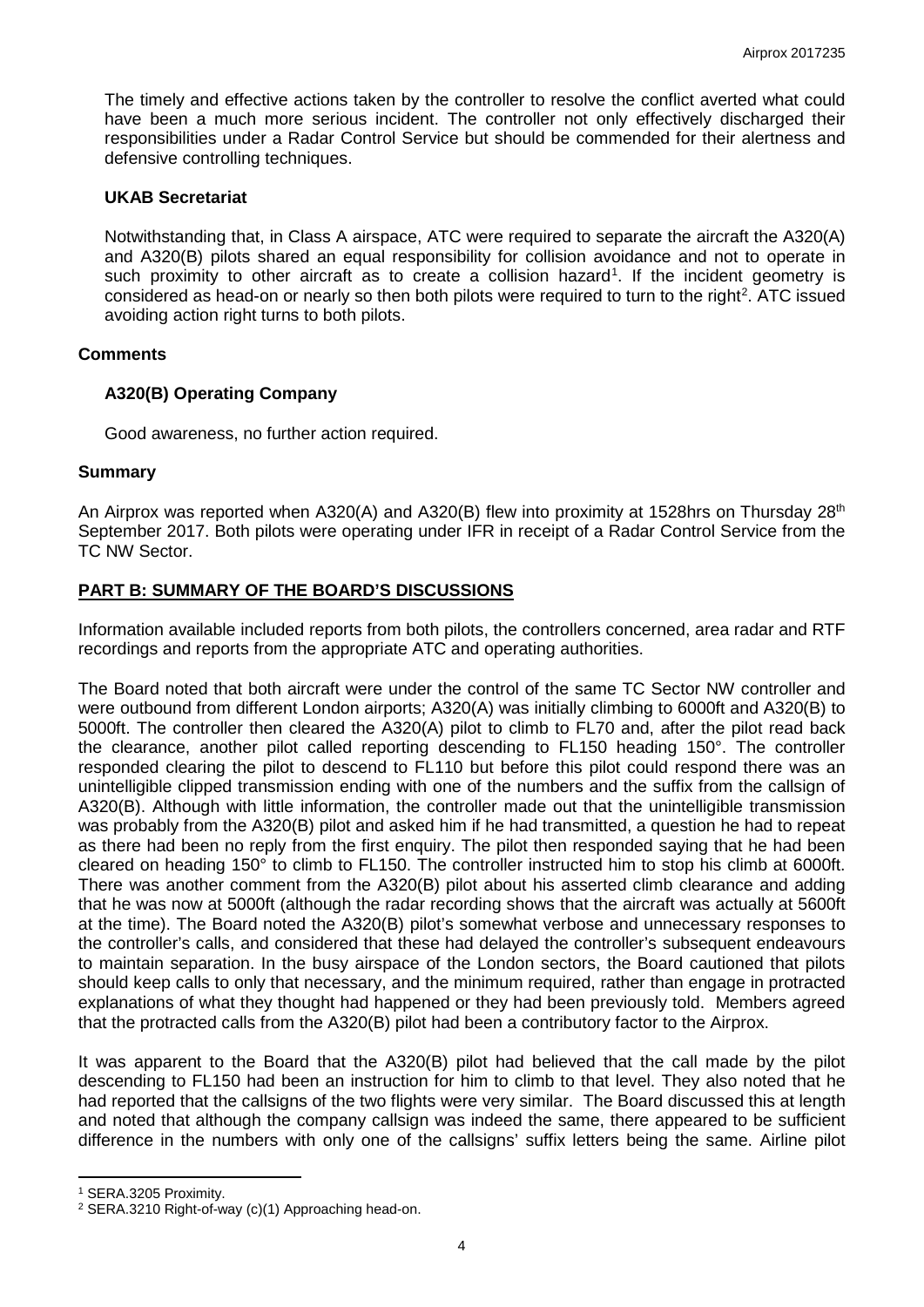members opined that they did not consider that the two callsigns were similar enough to explain why the A320(B) pilot had thought the call was for him, and particularly because the associated transmission had included the words 'descending' rather than 'climbing' FL150, which would not make sense to the A320(B) pilot.

The Board then further discussed the actions of the A320(B) pilot and noted that he had reported that, he had levelled off after receiving an aural warning of traffic from TCAS. The airline pilot members commented that TCAS SOPs were clear that pilots should only normally react to RA warnings. ICAO PANS-OPS Doc 8168 states that '*pilots should be confident that the TCAS RA will allow them time to react to a conflict if necessary and should not manoeuvre on TCAS TAs'.* That being said, it adds that '*Nothing in the procedures … shall prevent pilots-in-command from exercising their best judgement and full authority in the choice of the best course of action to resolve a traffic conflict or avert a potential collision'*. On this occasion, the airline pilot members thought that he had probably received an instruction from ATC to stop his climb at about the same time as he had received the aural warning and so it was a moot point whether he might have unintentionally introduced a conflict with other aircraft by acting autonomously.

The Board commended the actions of the TC controller for realising the significance of the unintelligible transmission from the A320(B) pilot and acting as soon as possible to issue avoiding instructions to both pilots. It was unfortunate that the delay caused by the A320(B) pilot's transmissions had then probably resulted in a loss of standard separation, albeit comparatively minor.

The Board then turned its attention to the cause and risk of the Airprox. It was quickly and unanimously agreed that the Airprox had occurred because the A320(B) pilot had mistaken another pilot's R/T transmissions as his ATC clearance and had climbed into conflict with A320(A). As for the risk, although standard separation had been initially lost at 3nm with only 700ft vertical separation achieved (1000ft required), the Board noted that at CPA the standard separation had been recovered with 1100ft vertical and 1nm horizontal separation, and neither pilot had received a TCAS RA. Therefore, although it was considered that normal safety standards had not pertained throughout, it was agreed that there had been no risk of a collision. Accordingly, the Airprox was assessed as risk Category C.

## **PART C: ASSESSMENT OF CAUSE AND RISK**

| Cause:               | The A320(B) pilot had mistaken another pilot's R/T transmissions as an<br>ATC clearance and climbed into conflict with A320(A). |
|----------------------|---------------------------------------------------------------------------------------------------------------------------------|
| Contributory Factor: | The A320(B) pilot's verbose responses delayed the controller's<br>endeavour to maintain separation.                             |
| Degree of Risk:      |                                                                                                                                 |

#### Safety Barrier Assessment<sup>[3](#page-4-0)</sup>

In assessing the effectiveness of the safety barriers associated with this incident, the Board concluded that the key factors had been that:

#### **Flight Crew:**

l

**Regulations, Processes, Procedures, Compliance and Instructions** were assessed as **ineffective** because the A320(B) pilot did not comply with ATC instructions and also had reacted autonomously to an aural warning that was not a TCAS RA.

<span id="page-4-0"></span><sup>&</sup>lt;sup>3</sup> The UK Airprox Board scheme for assessing the Availability, Functionality and Effectiveness of safety barriers can be found on the [UKAB Website.](http://www.airproxboard.org.uk/Learn-more/Airprox-Barrier-Assessment/)